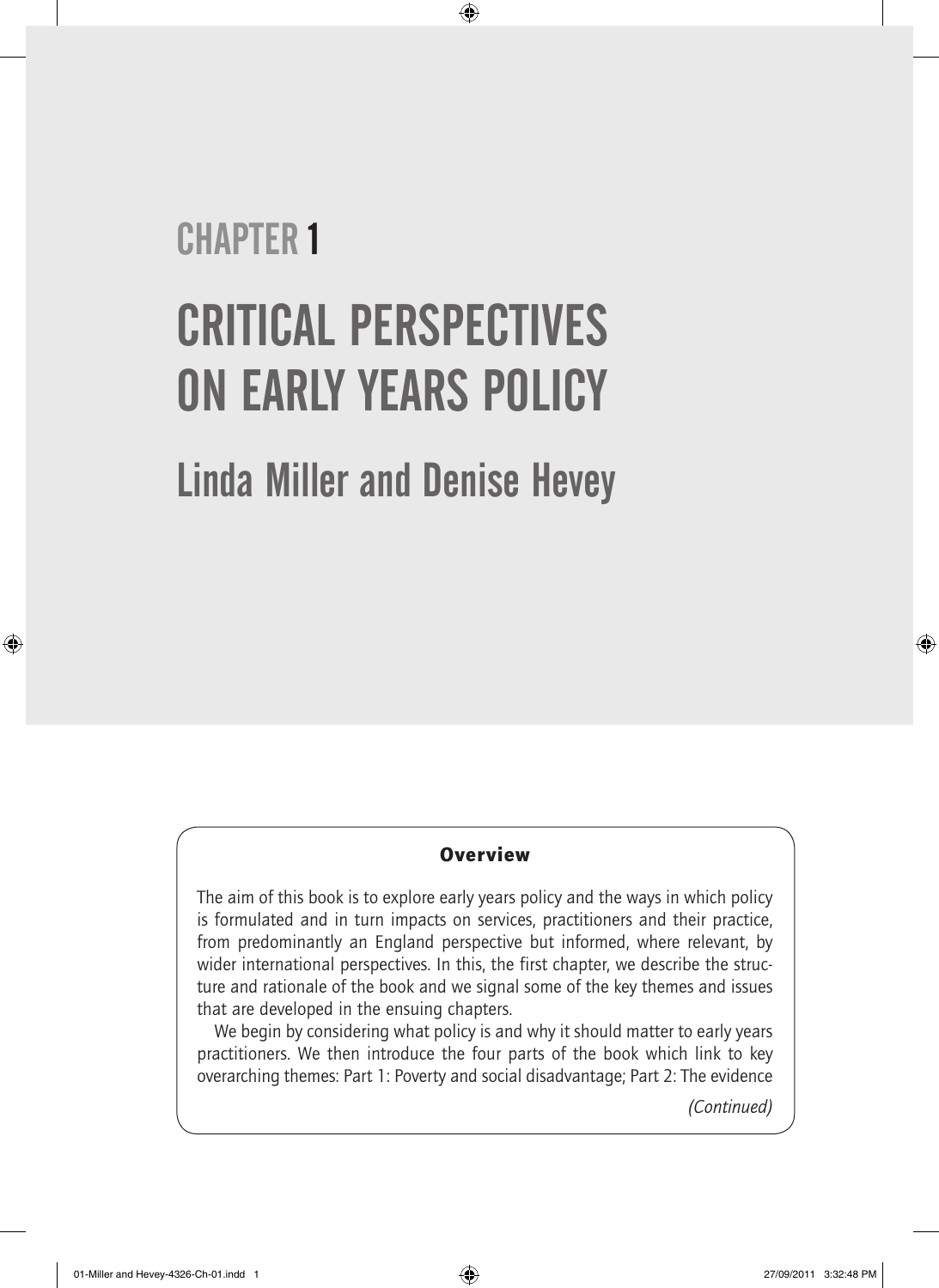#### *(Continued)*

base for early intervention; Part 3: Marketisation and democracy; and Part 4: Frameworks, regulations and guidelines. Some chapters give an account of how policy is conceived, developed and implemented; others review the evidence base for current policy directions and initiatives. Some chapters are written by academics and researchers and others by those directly involved in policy development and implementation.

 $\textcircled{\scriptsize{*}}$ 

In this book, and in all the books in this series, we use the terms early years and early childhood education and care (ECEC) interchangeably. 'Early years' is a term more commonly used in the United Kingdom (UK) to reflect the bringing together of both care and education under one policy umbrella. However, both terms embrace the view that it is impossible to educate without caring, nor care without developing and promoting children's learning (Owen  $\Delta$ ' and Haynes, 2008). We also use the term *she* when referring to individuals to reflect the feminised nature of the early years workforce.

## What is policy and why does it matter?

The study of early childhood is quintessentially multi- and inter-disciplinary, because young children's lives and experience can't easily be partitioned into health, education and care; therefore, any study of early years policy will contain elements of health, education and social care/social welfare policy, which themselves have different traditions and exponents and have been linked historically with different departmental responsibilities at national government level in the UK.

National policy often seems remote to early years practitioners and other professionals working directly with children and families; it is not always recognised as affecting our services and lives. At most, it provides a framework that we are required to work within and is often considered uncontestable because both the public and practitioners feel powerless to challenge. Policy initiatives are increasingly supported by guidelines and training through which ideas are communicated and legitimized as the best way forward. In this book, we take the view that it is essential for all practitioners and others committed to early years services to achieve not just an awareness of policy and its implications for practice, but what Simpson and Connor have termed 'policy literacy': 'Policy literacy aims to make recipients and practitioners of social welfare more critical and discriminating readers, performers and producers of policies' (2011: 2).

They describe three phases in the achievement of policy literacy:

- 1 Understanding policies and their impact on the lives of children and families.
- 2 Learning to analyse and question the basis, construction and coverage of policies including what is missed out.

♠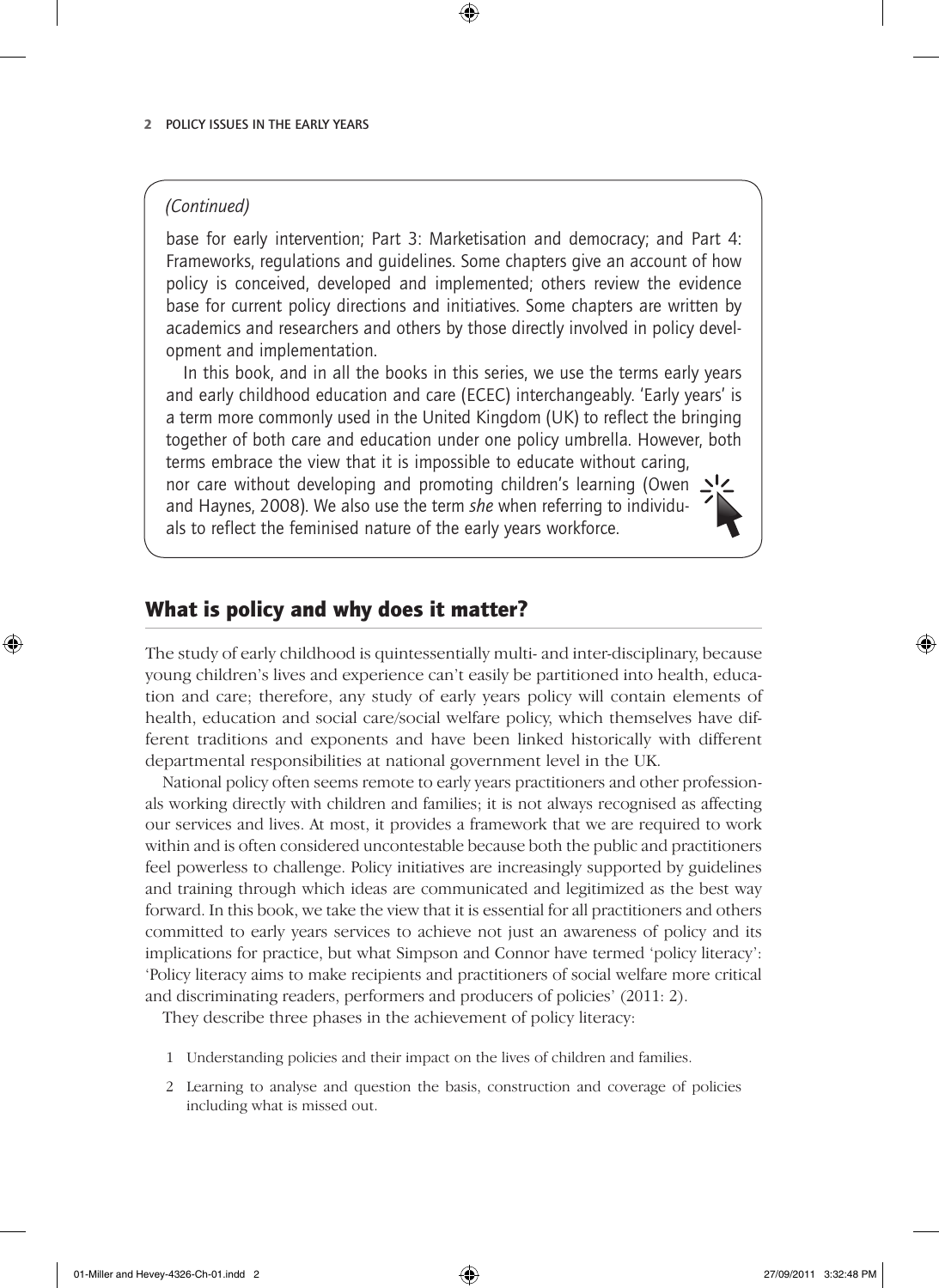3 Exploring underlying issues and principles behind policy formation, including: whose interests a particular policy ultimately serves? Whose viewpoints are represented (or ignored)? What are the alternatives? And, how can existing policy be challenged?

⊕

Through consideration of the development and implementation of recent policies across the education, health and social care/social welfare spectrum, in England and elsewhere, this book attempts to lead readers through phase 1 and phase 2 above and to start to raise some of the questions that constitute phase 3. In other words, it highlights the relevance of policy and policy making to all those involved with early years and supports the trajectory of thinking from the personal to the political.

## Part 1: Poverty and social disadvantage

A key aim of most governments is to reduce and preferably eliminate poverty and social disadvantage in young children and to ensure their well-being. In 1997–2010, under the Labour government in the UK, early years became the target of widespread reform aimed at supporting families in combining work and caring responsibilities and thus addressing the high level of child poverty (OECD, 2011). Before the current financial crisis, child poverty fell in the UK more than in any other OECD country but this is now predicted to increase because of cuts to, for example, child and family benefits – regardless of the fact that the OECD (2011) report *Doing Better for Families* argues for social spending as a long-term solution to poverty issues. In Chapter 2, Naomi Eisenstadt describes the policy background in Britain and explores the challenges of establishing a new model of service provision for young children and families, aimed at reducing child poverty through 'progressive universalism'; that is, designing public services to ensure maximum support for the most disadvantaged, while avoiding stigma and ensuring a minimum service base for all. Sure Start was targeted at poor areas in the UK and aimed to ameliorate the negative impact of living in poverty for very young children and their families. Eisenstadt discusses the origins and development of the programme as grounded in local communities and designed to respond to local needs. The chapter considers the lessons learned as Sure Start moved towards a more standardised universal model based on Children's Centres and considers implications for future policy.

Sue Owen, Caroline Sharp and Jenny Spratt continue the theme of universal versus targeted provision in Chapter 3, when they focus on policies and practice change aimed at: (a) improving developmental outcomes for all young children entering school; and (b) narrowing the gap between the poorest, most disadvantaged children and the rest (see also Chapter 10). Through an illustrative case study, they explore the issues and problems which can arise when policy objectives such as these appear in practice to be difficult to achieve simultaneously. They argue for specific, targeted interventions, within a universal framework, in order to address the challenge of narrowing the gap of disadvantage.

♠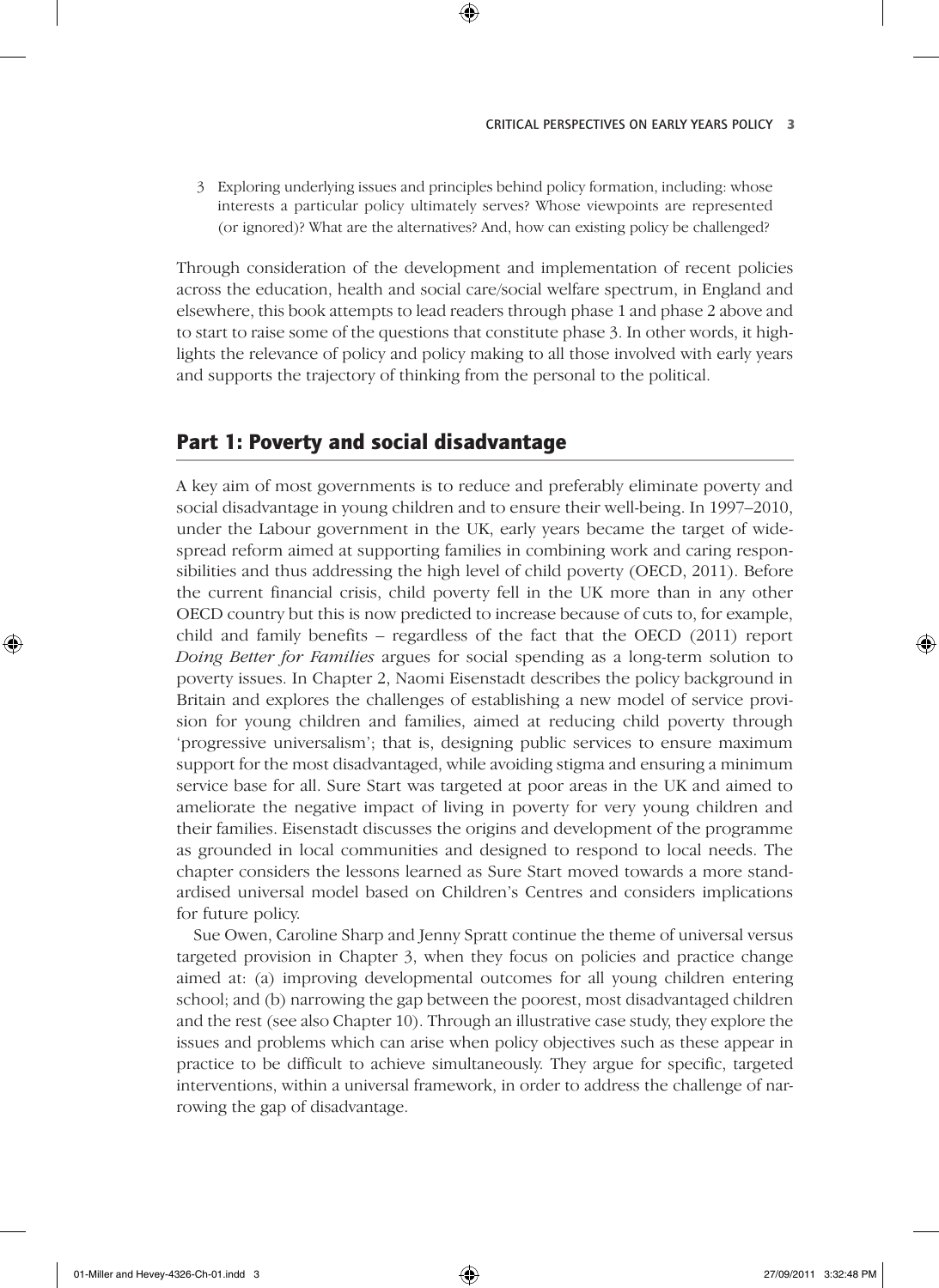## Part 2: The evidence base for early intervention

The chapters in this section contribute to our understanding of the evidence that can be used to support and justify early years policies and practice initiatives, particularly by exploring the more scientific/medical aspects around brain development and psycho-physiological regulation with which many early years practitioners are less familiar. This evidence complements and adds to the now considerable weight of evidence to emerge from a series of important reviews commissioned by successive governments and undertaken in England between February 2010 and May 2011. These include: Frank Field's (November 2010) review of poverty and life chances, *The Foundation Years: Preventing Poor Children Becoming Poor Adults*; Graham Allen's (2011) review *Early Intervention: The Next Steps*; Michael Marmot's review of health inequalities, *Fair Society, Healthy Lives*, originally published in February 2010 and updated on its anniversary in 2011; Dame Claire Tickell's review of the Early Years Foundation Stage framework, *The Early Years: Foundations for Life, Health and Learning* (March 2011); *The Munro Review of Child Protection Report: A Childcentred System* (May 2011). All of these reviews have emphasised the critical importance of the early years for development and well-being throughout the life span and called for greater investment in early years services and better training of personnel. At the time of writing, the government has yet to publish a definitive response to all of the above. A revised Workforce Strategy for the early years sector is also anticipated in order to meet the challenges of implementing any recommendations arising from the reviews.

⊕

The main purpose of such reviews has been to create the evidence base on which future government policy can be formulated. This follows on from a decade or more in which 'evidence-based practice' has been espoused for the development of professional areas such as nursing, teaching and social work. Adopting an evidence-based approach implies that policy making is a rational process of evaluating the evidence and applying that knowledge to formulate policy within budgetary constraints. However, as we shall see through this book, fundamentally policy making is as much about values, moral and political judgements as it is about evidence. Core values and political ideologies underpin the direction of travel in policy because they determine the end point in terms of what sort of society we want to live in, what sort of childhood we want for our children and what sort of people we want those children to become.

Angela Underdown and Jane Barlow in Chapter 4 argue that evidence from brain research and observational data demonstrates the particular importance of the first and second years of life, in terms of infants' brain development and emotional attachments as the foundation for good developmental outcomes and later mental health. They make a strong case for intervening at the earliest stages of life through a partnership approach to working with parents as enshrined in the Healthy Child Programme (HCP). Based on a model of progressive universalism (see above), the HCP promotes services that begin during pregnancy through to the first year of life to help parents to provide sensitive, responsive parenting and so to promote brain growth and strong,

♠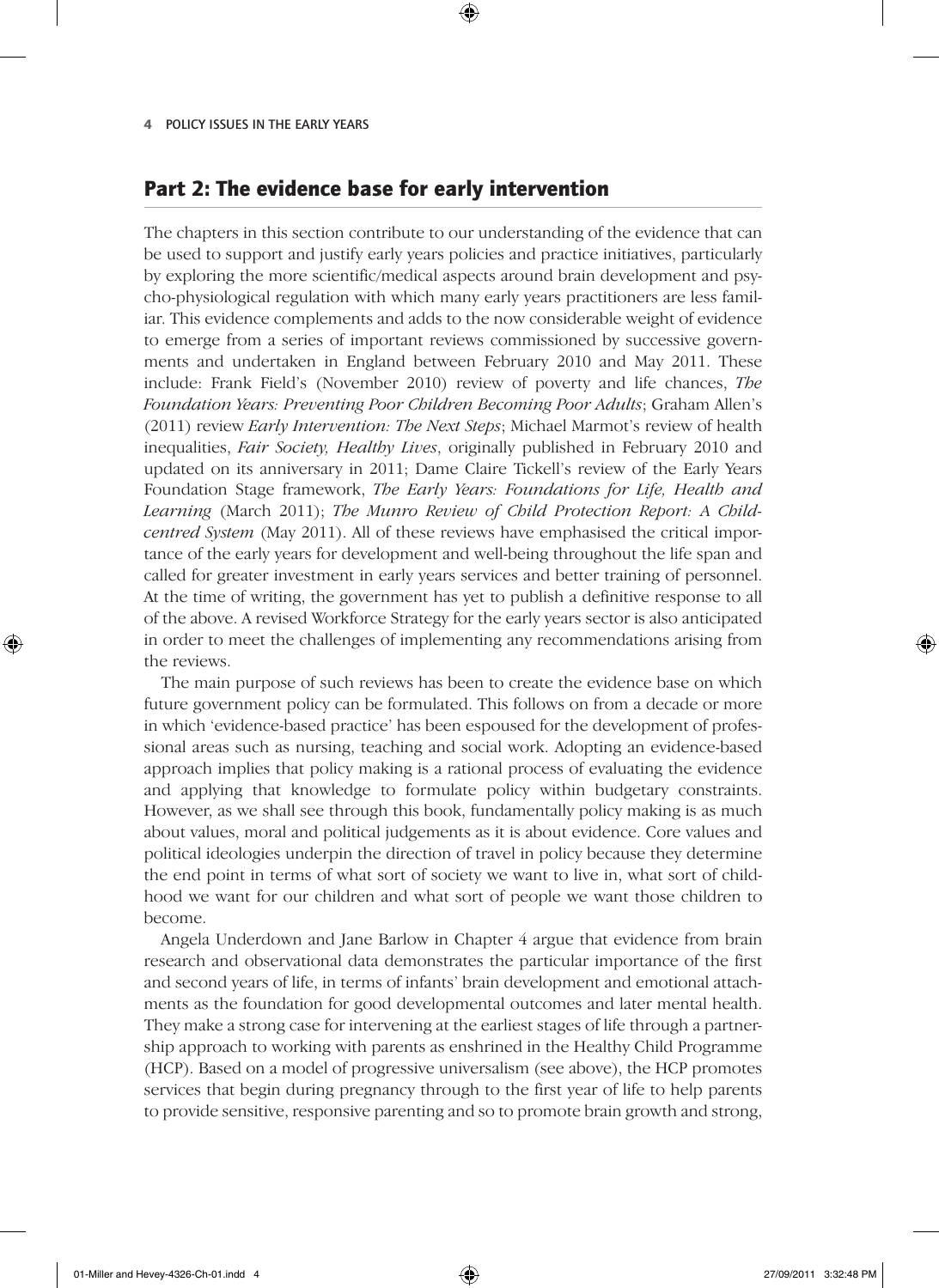#### CRITICAL PERSPECTIVES ON EARLY YEARS POLICY 5

positive attachments. They conclude that early years practitioners have a key role in promoting infant mental health, by working alongside other practitioners in the delivery of the HCP.

⊕

Evidence, evaluated rigorously and applied rationally, is rarely the sole basis on which policy choices are made. However, in Chapter 5, Stuart Shanker and Roger Downer describe the origins and impact of the Enhancing Potential In Children (EPIC) project – a research-based programme investigating the neurobiological and social basis of children's ability to 'self-regulate' – that may prove to be an exception. They identify the challenge of applying lessons learned from the laboratory into clinical practice and later up-scaling into workable curricula and environments for early years settings, while at the same time working to persuade policy makers of their value. In translating the scientific evidence into policy and practice, they describe the policy response in one state of Canada (Ontario) that in April 2010 agreed to start rolling out pre-school programmes based on EPIC principles, in order to increase the ability of children to achieve their full educational potential.

In Chapter 6, Mary Crowley returns to the theme of working in partnership with parents where she documents the gradual expansion of services and support for parents in England from the early 1990s until 2010, and the evidence base to support these developments. She discusses the important role of Parenting UK in developing training for work with parents, leading to the development of National Occupational Standards in this area. She notes the accumulating evidence for, and growth in awareness of, the importance of supporting parents amongst policy makers, including, increasingly, recognition of the role of fathers. The variety and scope of new services for parents have developed significantly over the last decade or so. However, not all parents are aware that support and help may be available. Crowley argues for investment in raising awareness and in training those who deliver parent support.

## Part 3: Marketisation and democracy

National, international and global forces demand a well-qualified workforce with appropriate remuneration and working conditions, universal access to early childhood education and care, and substantial public investment in services and infrastructure (OECD, 2006). However, as Dahlberg and Moss (2005) discuss, global forces and international organisations may offer a blueprint of how things might be, but how institutions and services are conceptualised and viewed and how policy is determined remain the business of nation states. Such decisions will incorporate a notion of how societies should be and how children are viewed and valued. Dahlberg and Moss (2005) (and Moss in Chapter 7) offer the Swedish pre-school system as an example of pre-school education viewed as a public good and where a national pre-school curriculum makes a clear commitment to democracy as a fundamental value. In contrast, some economies, including England, have developed a trend towards a 'market' in early childhood provision which critics such as Woodrow (2011) believe lead to economics, rather than factors such as learning and well-being, being the driving factors

♠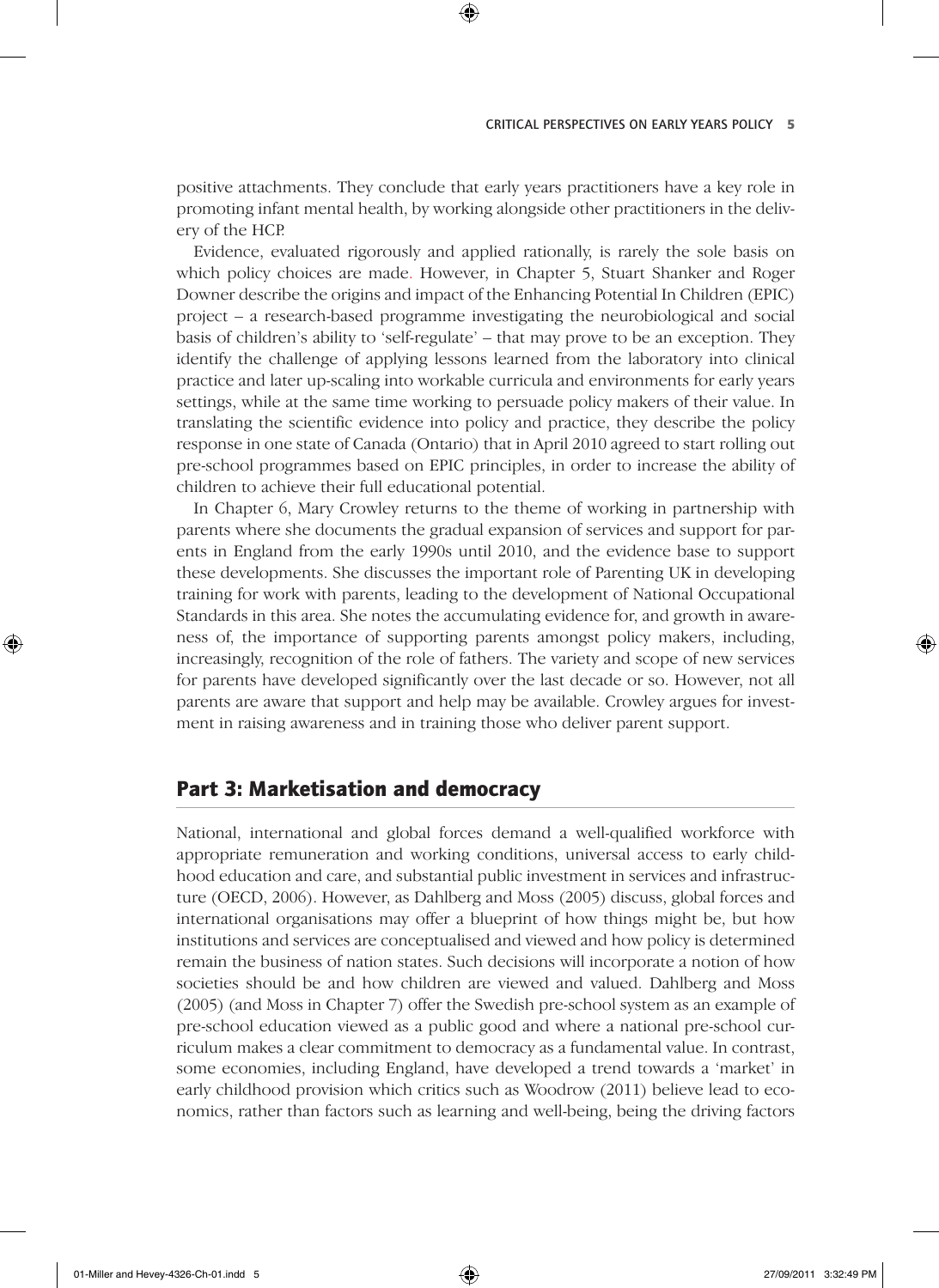for investing in early years services. Within this approach to early childhood provision and services, education is seen as a commodity with practitioners accountable for effective delivery.

⊕

Peter Moss in Chapter 7 argues for democracy as a fundamental value in early childhood education and care (ECEC) and makes a case for alternative discourses to those of the market place. He argues for more ethical and democratic practices and considers the possibility of democracy as a fundamental value in early childhood centres. He considers what democracy might mean in the early childhood centre and offers examples of how it might be practised by adults and children alike. He considers factors and conditions that might either stifle democracy or enable democratic practice to flourish in early childhood education (ECE).

In Chapter 8, Eva Lloyd considers the marketisation of early childhood services and provision. She explains that different models of state support for early years education and childcare provision are employed across Europe and globally, but that most early years systems include a mix of both private (for-profit and not-for-profit) and publicly funded provision, often referred to as a mixed economy of childcare or the childcare market. In her chapter, she explores the rationale for, and the problems associated with, adopting a market-based approach. She focuses primarily on childcare market policy developments in England but also reviews national and international evidence of the impact of such an approach.

As Dahlberg and Moss (2005) note, institutionalisation of childhood can be a force for good, but it is imperative that practitioners are informed and vigilant and can maintain a critical stance in relation to both policy and practice (2005: vi). The role that professional development can play in enabling practitioners to become critical and aware is clearly articulated in Chapter 9. In this chapter, Dawn Tankersley, Gerda Sula and Ulviyya Mikayilova tell the fascinating story of the work of the International Step by Step Association (ISSA) and its member Non-Governmental Organisations (NGOs). They describe the role these organisations have played in working together to introduce a new paradigm of democratisation in the form of a child-centered approach to early childhood education, through professional training in the former communist bloc region. They describe how ISSA has brought new values and principles into the ECEC sector in the region and discuss how this work has positively influenced the behaviours and practice of many practitioners and contributed to the growth of democratic approaches in the wider society.

## Part 4: Frameworks, regulations and guidelines

Policy frameworks, regulations and guidelines can be both enabling and restrictive as we see in Chapters 10 and 11. They can empower children and families and those who work with them and ensure their entitlement to services and provision but can also, as we note above, be a means of legitimising questionable policy initiatives as being for the common good. As we discuss above, the period in which the Labour government was in power was a period of considerable policy change for early years in

♠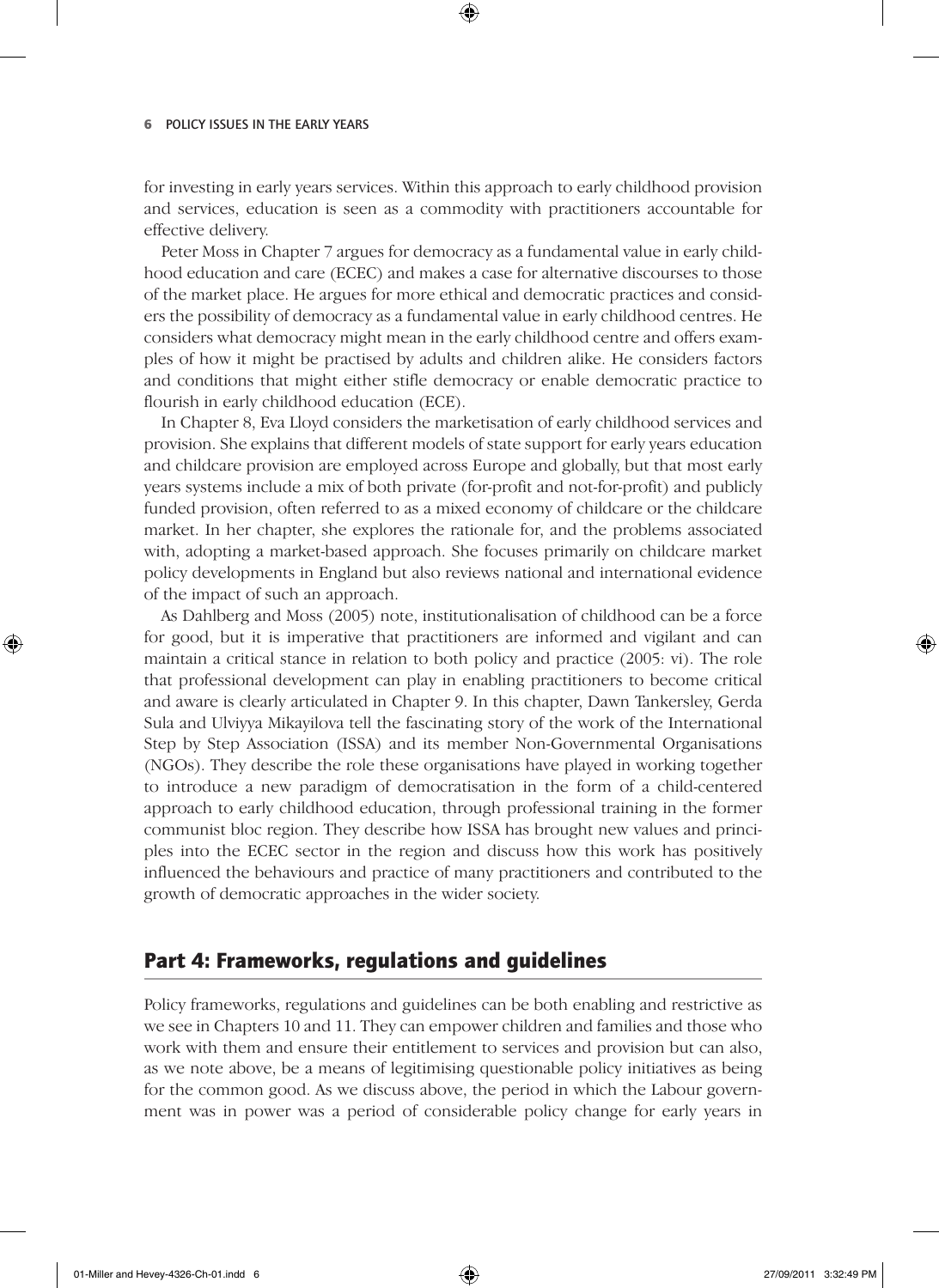#### CRITICAL PERSPECTIVES ON EARLY YEARS POLICY 7

England, which included the centralisation of regulation and inspection under Ofsted with national standards for early years provision, development of new professional roles and statuses (DfES, 2006), new qualification frameworks (CWDC, 2010) and new curriculum initiatives (DCSF, 2008).

⊕

Increased public investment requires greater accountability and brings with it greater monitoring and regulation of both people and public services which, it has been argued, reduces the professional autonomy of those working in the early years (see Miller and Cable, 2011 for critiques). In such a policy context, there is a danger that both practitioners' daily practice and children's progress and well-being are only measured and valued as 'outcomes' against externally prescribed standards and benchmarks to ensure that services are worth the investment.

In Chapter 10, Lesley Staggs returns to the theme of Chapter 2, of a universal framework for young children, but takes a different perspective. Drawing upon her personal and professional experience of policy development and implementation, she documents the trend towards a national and centralised form of curriculum and assessment strategy for young children in England, and describes how external and competing policies influenced its development and implementation. In particular, she notes the lack of government appetite for taking a long-term view of policy in favour of quick results.

Differences in curricular approaches stem from different conceptions of children and childhood, and as Bennett (2001) argues, developing and implementing curricula for young children involves making important decisions and choices about what and how they learn. The national education and assessment strategies Staggs describes, encompassing key learning areas, learning goals and a sequential approach to achievement, have been criticised as the 'schoolification' of early childhood with an overemphasis on 'academic' provision for young children (OECD, 2006: 62), and for encouraging practitioners to focus on 'strategic compliance' with national requirements rather than playful learning (Goouch, 2008: 93).

Safeguarding is the theme of Chapter 11, where Wendy Rose explores the development and implementation of a policy framework as a mechanism for bringing about change in Scotland. She discusses part of a national programme which aims to improve outcomes for all children and young people and which emphasises the need for a deep change in culture, systems and practice rather than 'bolt-on' policies and superficial consultations, through a whole system change. She introduces the notion of 'proportionate universalism' as a means of reducing disadvantage in children's lives and the need for a unified and coordinated approach to intervention through multiagency services and universal services to deliver prevention and early intervention.

## Final thoughts

In this chapter, we have argued that policy matters for those who work with young children and families, and have introduced chapters from a range of perspectives that illustrate this point. However, we argue that to be aware of policy agendas and

⊕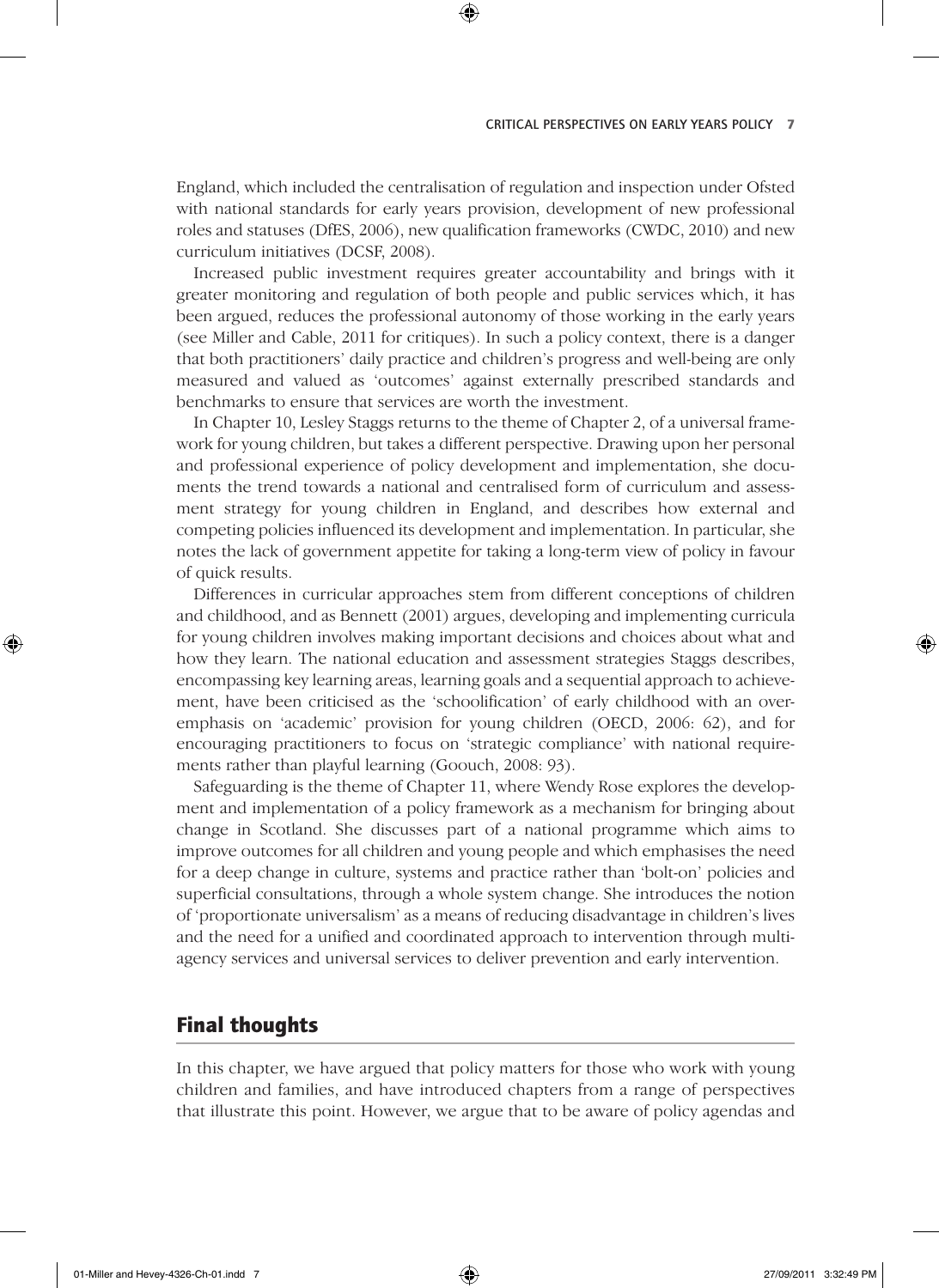developments is not enough. Practitioners need to develop their skills of analysis and critical evaluation, to question the link between evidence and the dominant discourse and to consider and reflect on the values and assumptions on which each policy is based.

 $\bigoplus$ 



In this chapter, we have:

- introduced the four overarching themes which frame the chapters in this book: poverty and social disadvantage; the evidence base for early intervention; marketisation and democracy, and frameworks, regulations and guidelines
- encouraged you to begin to think about how and why policy matters in the early years
- introduced the notion of 'policy literacy' as a means of enabling practitioners working with young children and families to become more critical and reflective in relation to policies and related practices.



⊕

# Questions for discussion

- 1 Can you think of a recent policy change that has impacted on you or your practice? Can you say how and why?
- 2 Why is it important for education, health and social welfare/care professionals to work together?
- 3 What do you think are the benefits of a common framework encompassing skills, knowledge and competence for those working in early years services? *(Higher-level question)*

## Further reading



#### Levels 5 and 6

Baldock, P., Fitzgerald, D. and Kay, J. (2009) *Understanding Early Years Policy*, 2nd edition. London: Sage.

The authors provide an accessible introduction to early years policy and explore how policy is made, implemented and developed.

Frost, N. and Parton N. (2009) *Understanding Children's Social Care: Politics, Policy and Practice*. London: Sage.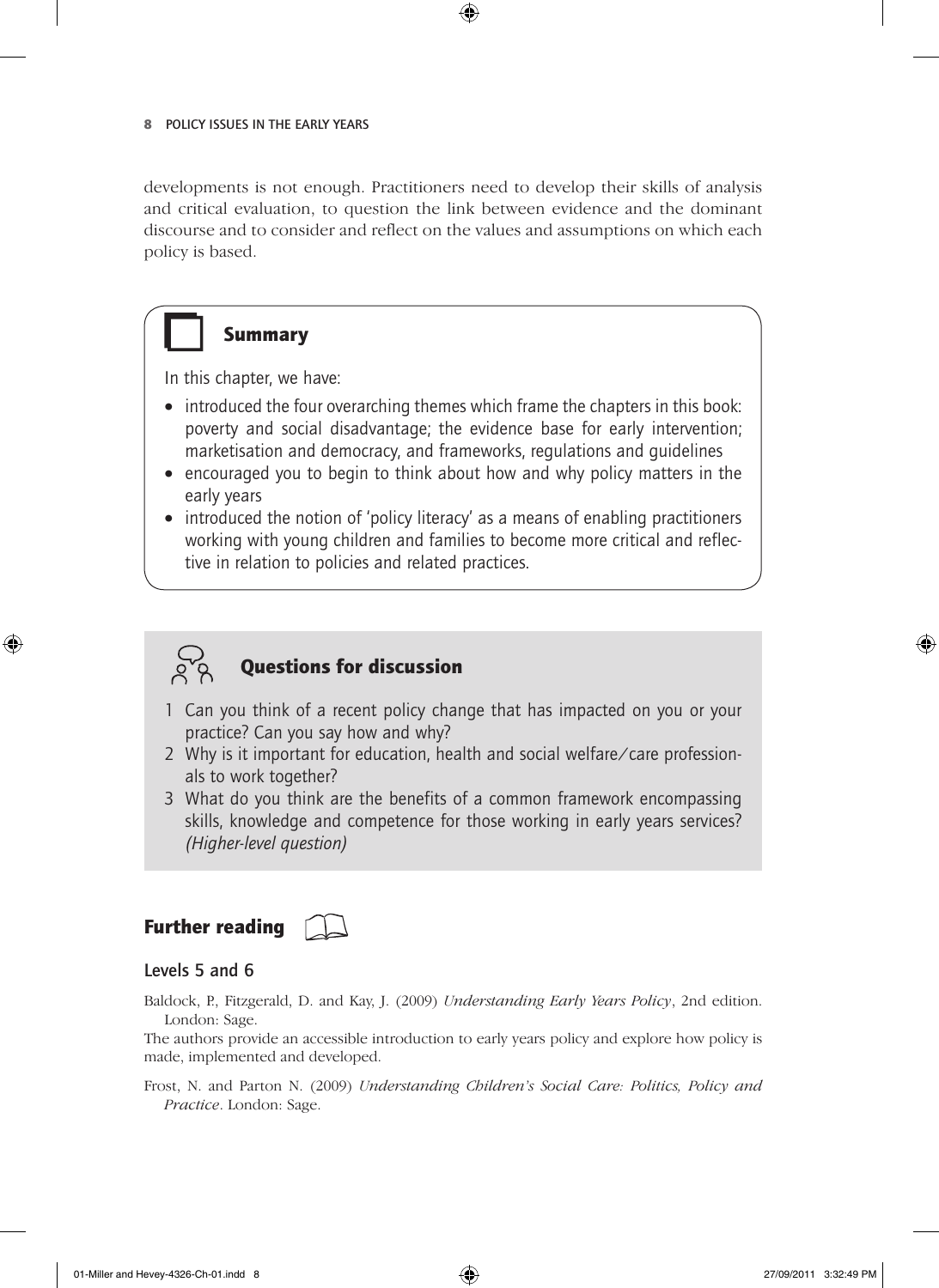#### CRITICAL PERSPECTIVES ON EARLY YEARS POLICY 9

This book describes and analyses the nature of social care in the UK, including its location in an historical and political context, an analysis of key areas of children's social care and an overview of social care in England at the time of writing.

⊕

#### Levels 6 and 7

Jones, P. and Walker, G. (eds) (2011) *Children's Rights in Practice*. London: Sage. In this book, conventions and legislation relating to children's rights and their implications from a range of professional perspectives are explored. The chapters include implications for child-centred policy, services and practice across education, health and health promotion, safe-

guarding and social care and a specific chapter on early years.

Miller, L. (2008) Developing professionalism within a regulatory framework in England: challenges and possibilities. *European Early Childhood Education Research Journal*, 16(2): 255–68.

This article provides a critical review of policy developments leading to the creation of a new workforce role in England, the Early Years Professional, within the context of externally prescribed standards and regulatory frameworks.

Pugh, G. and Duffy, B. (eds) (2010) *Contemporary Issues in the Early Years*, 5th edition. London: Sage.

The fifth edition of this book offers wide-ranging coverage of early years issues including a focus on health issues, multi-agency working, policy, research and practice.

**Websites** 

www.cwdcouncil.org.uk

This website provides information, links to policy initiatives, publications and reports relating to early years workforce reform.

#### www.oecd.org

⊕

The stated mission of the Organisation for Economic Cooperation and Development (OECD) is to promote policies that will improve the economic and social well-being of people around the world.

The OECD website for the Directorate for Employment, Labour and Social Affairs (www. oecd.org/department/0,3355,en\_2649\_34819\_1\_1\_1\_1\_1,00.html) provides information, reports and publications relating to family policies in OECD countries.

### References

Allen, G. (2011) *Early Intervention: The Next Steps*. Available at: www.dwp.gov.uk/docs/earlyintervention-next-steps.pdf (accessed 30 May 2011).

- Bennett, J. (2001) Goals and curricula in early childhood. In: S. Kamerman (ed.) *Early Childhood Education and Care: International Perspectives*. Columbia, OH: The Institute for Child and Family Policy at Columbia University.
- Children's Workforce Development Council (CWDC) (2010) *Refreshing the Common Core of Skills and Knowledge for the Children's Workforce.* Leeds: CWDC.
- Dahlberg, G. and Moss, P. (2005) *Ethics and Politics in Early Childhood Education*. Abingdon: Routledge and Falmer.